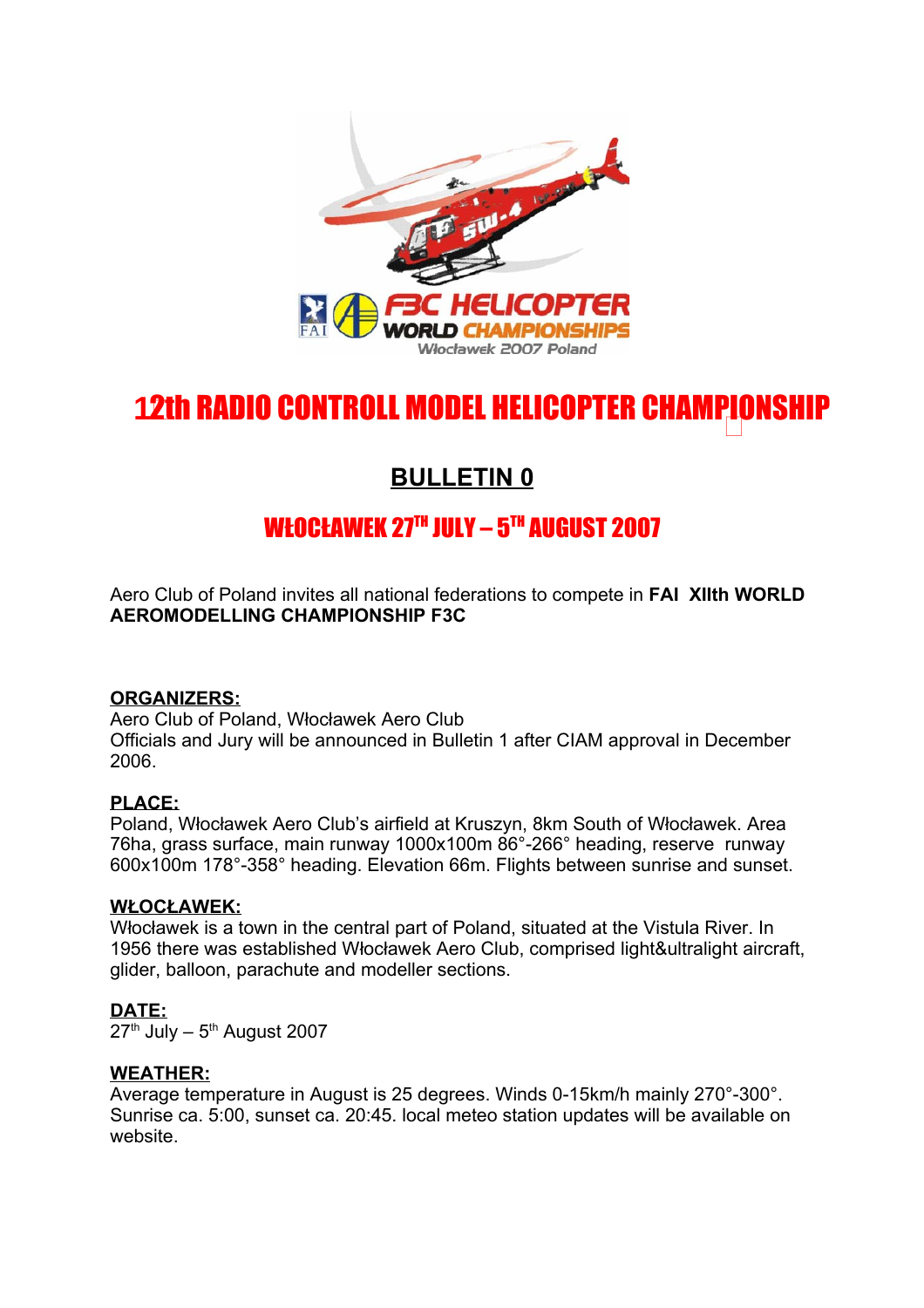# **TRAINING AIRFIELD:**

Lubień Kujawski is located 26 km south of Włocławek, 120 ha grass surface.



# **PARTICIPATION:**

Each country may enter a team consisting of one Team Manger, an assistant Team Manager, three competitors and helpers according to the 2006 Sporting Code section B.4. . The 2005 World Champion may compete outside of his official team. Supporters are welcome. Every competitor must have a valid FAI license. Each competitor may have only one helper/mechanic during official flights.

#### **PRIZES:**

As in section B12 S.C. 3 first in individual and team.

#### **RULES:**

Current rules of the FAI Sporting Code, Section 4a,4b and 4c- part 5 (Volume F3C), Revised March 2006, Effective 1<sup>st</sup> May 2006.

#### **FAI MODEL CERTIFICATES:**

Every contestant must have a valid certificate from his national federation (specified by S.C. Section 2.3.) for every model. Models without suitable marking will be marked by the organizer for 15 euro per model.

#### **PROTEST DEPOSIT:**

Protest can be made according to FAI S.C. Section B.14 with the deposit of 50 euro. If the protest is held deposit will be returned.

#### **OFFICIAL LANGUAGE:**

English and Polish. English is more important especially in protest managing and Sporting Code.

#### **FREQUENCIES**

The following frequencies can be used during the contest:

- 1. 35 MHz 35,010 35,200 MHz (61-80) 20 channels.
- 2. 35 MHz; -10channels, 40 MHz:-20 channels, 72 MHz will be published in info bulletin no 1 or 2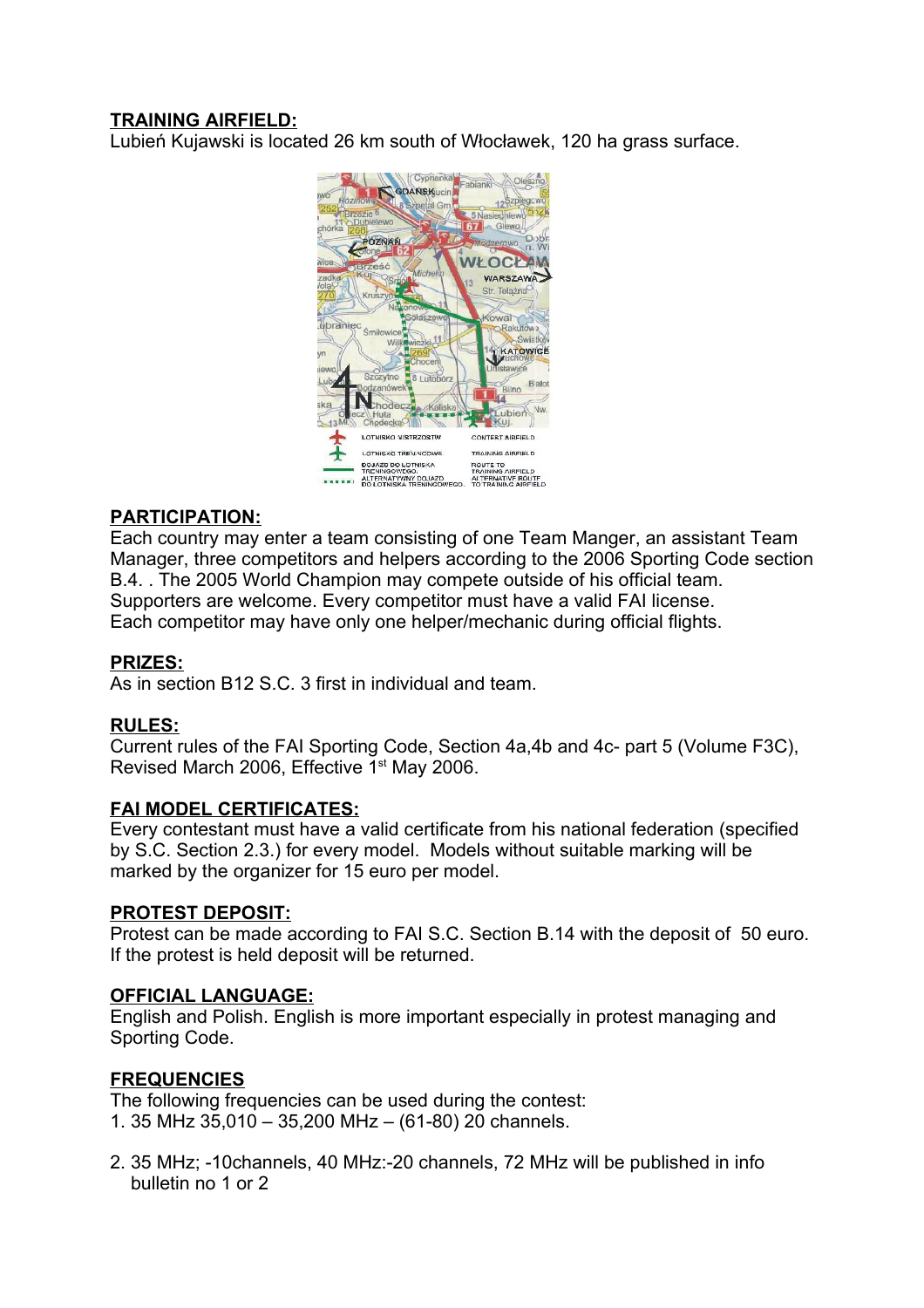## **DRIVE TO:**

Włocławek is located 160km north-west of Warsaw by Route E 75 (no.1 Gdańsk – Katowice). Driving from south, go through Cieszyn with Route E 75 (no.1), from the west (Świecko) go through E 30 (A2) to Route E 75(no.1) junction.



#### **INSURANCE:**

UE contestants must have European Health Insurance Card EWIC. Contestants from outside of UE must get their insurance on their own (info **www.nfz.gov.pl**). They have to deliver their insurance on registration. Organizer provide secures a separate insurance from accidents with property damage and human casualties. Organizer is not responsible for any damage. There will be security in event and accommodation area.

#### **FUEL FOR MODELS:**

Available on demand.

#### **FORMS**

Info in future bulletins